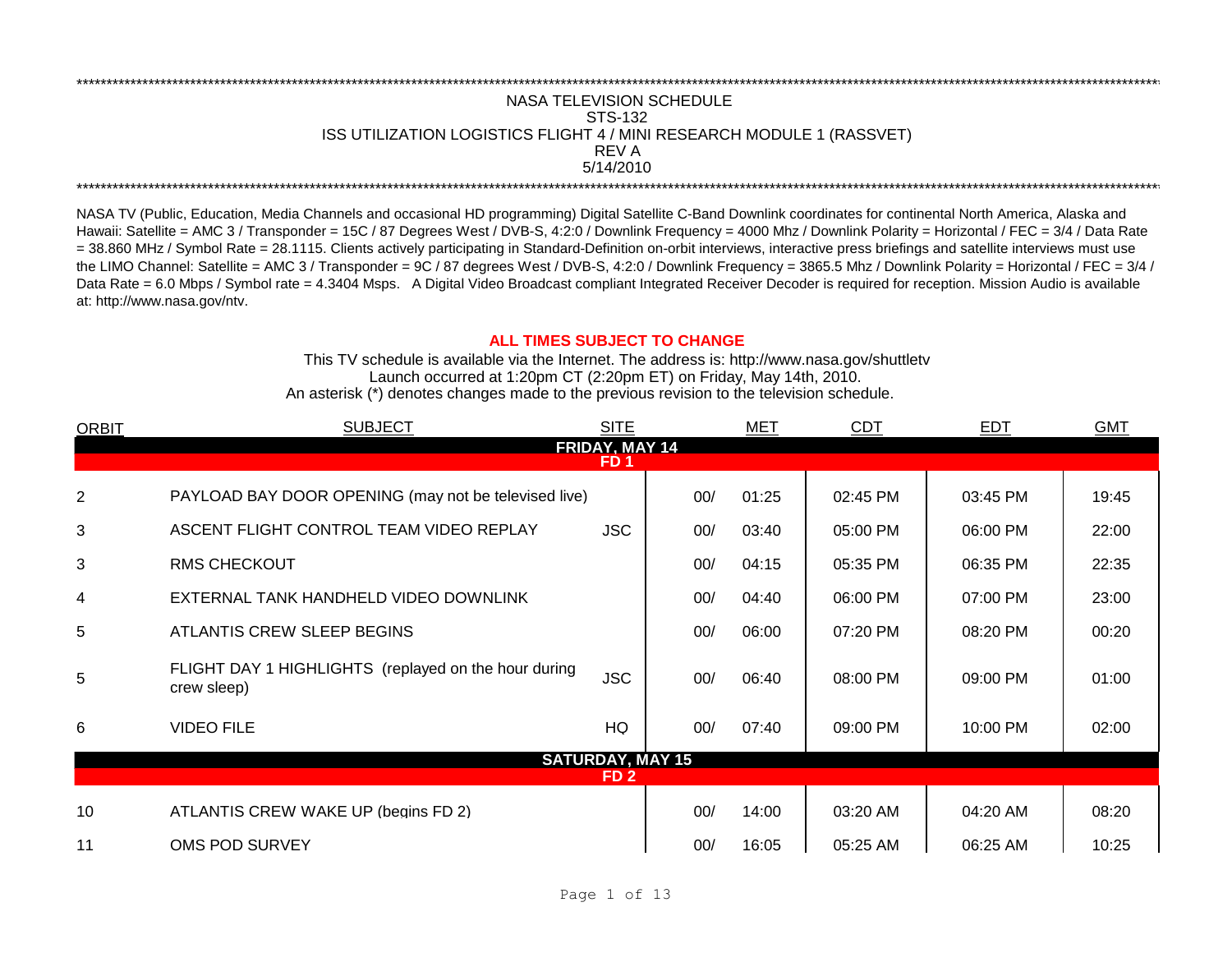| <b>ORBIT</b> | <b>SUBJECT</b>                                                     | <b>SITE</b>                              |     | <b>MET</b> | <b>CDT</b> | <b>EDT</b> | <b>GMT</b> |
|--------------|--------------------------------------------------------------------|------------------------------------------|-----|------------|------------|------------|------------|
| 12           | <b>OBSS UNBERTH</b>                                                |                                          | 00/ | 16:55      | 06:15 AM   | 07:15 AM   | 11:15      |
| 13           | <b>EMU CHECKOUT</b>                                                |                                          | 00/ | 17:50      | 07:10 AM   | 08:10 AM   | 12:10      |
| 13           | RMS/OBSS SURVEY OF ATLANTIS TPS BEGINS                             |                                          | 00/ | 18:10      | 07:30 AM   | 08:30 AM   | 12:30      |
| 17           | <b>MISSION STATUS BRIEFING</b>                                     | <b>JSC</b>                               | 00/ | 23:40      | 01:00 PM   | 02:00 PM   | 18:00      |
| 17           | OBSS BERTH / RENDEZVOUS TOOL CHECKOUT                              |                                          | 01/ | 00:20      | 01:40 PM   | 02:40 PM   | 18:40      |
| 18           | CENTERLINE CAMERA INSTALLATION                                     |                                          | 01/ | 01:30      | 02:50 PM   | 03:50 PM   | 19:50      |
| 18           | <b>MMT BRIEFING</b>                                                | <b>JSC</b>                               | 01/ | 01:40      | 03:00 PM   | 04:00 PM   | 20:00      |
| 18           | <b>ODS RING EXTENSION</b>                                          |                                          | 01/ | 02:00      | 03:20 PM   | 04:20 PM   | 20:20      |
| 20           | ATLANTIS CREW SLEEP BEGINS                                         |                                          | 01/ | 05:00      | 06:20 PM   | 07:20 PM   | 23:20      |
| 21           | FLIGHT DAY 2 HIGHLIGHTS (replayed on the hour during<br>crew sleep | <b>JSC</b>                               | 01/ | 05:40      | 07:00 PM   | 08:00 PM   | 00:00      |
|              |                                                                    | <b>SUNDAY, MAY 16</b><br>FD <sub>3</sub> |     |            |            |            |            |
| 26           | ATLANTIS CREW WAKE UP (begins FD 3)                                |                                          | 01/ | 13:00      | 02:20 AM   | 03:20 AM   | 07:20      |
| 26           | RENDEZVOUS OPERATIONS BEGIN                                        |                                          | 01/ | 14:20      | 03:40 AM   | 04:40 AM   | 08:40      |
| 28           | <b>TI BURN</b>                                                     |                                          | 01/ | 17:19      | 06:39 AM   | 07:39 AM   | 11:39      |
| 30           | ATLANTIS RPM / ISS CREW VIDEO DOCUMENTATION<br><b>BEGINS</b>       |                                          | 01/ | 19:02      | 08:22 AM   | 09:22 AM   | 13:22      |
| 30           | ATLANTIS / ISS DOCKING (may not be televised live)                 |                                          | 01/ | 20:07      | 09:27 AM   | 10:27 AM   | 14:27      |
| 32           | ATLANTIS / ISS CREW HATCH OPENING AND<br><b>WELCOME CEREMONY</b>   |                                          | 01/ | 22:10      | 11:30 AM   | 12:30 PM   | 16:30      |
| 32           | SSRMS GRAPPLE & UNBERTH ICC FROM ATLANTIS                          |                                          | 01/ | 23:15      | 12:35 PM   | 01:35 PM   | 17:35      |
| 33           | <b>MISSION STATUS BRIEFING</b>                                     | <b>JSC</b>                               | 02/ | 23:40      | 01:00 PM   | 02:00 PM   | 18:00      |
| 33           | SSRMS BERTHS ICC ON MBS POA                                        |                                          | 02/ | 00:00      | 01:20 PM   | 02:20 PM   | 18:20      |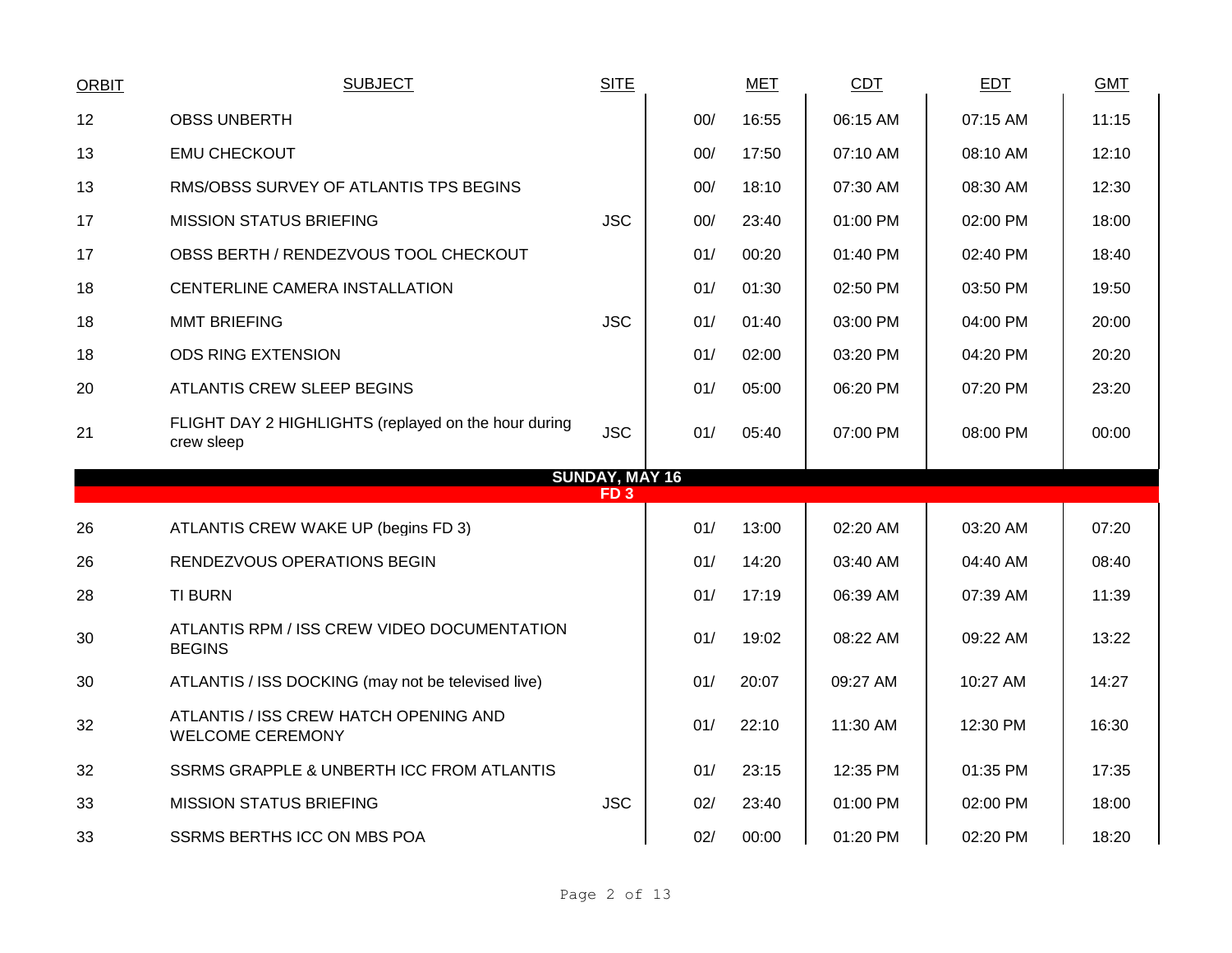| <b>ORBIT</b> | <b>SUBJECT</b>                                                                                                                               | <b>SITE</b>                         |     | <b>MET</b> | <b>CDT</b> | <b>EDT</b> | <b>GMT</b> |
|--------------|----------------------------------------------------------------------------------------------------------------------------------------------|-------------------------------------|-----|------------|------------|------------|------------|
| 33           | EVA #1 PROCEDURE REVIEW                                                                                                                      |                                     | 02/ | 00:55      | 02:15 PM   | 03:15 PM   | 19:15      |
| 34           | <b>MMT BRIEFING</b>                                                                                                                          | <b>JSC</b>                          | 02/ | 01:40      | 03:00 PM   | 04:00 PM   | 20:00      |
| 34           | SHUTTLE VTR PLAYBACK OF DOCKING                                                                                                              |                                     | 02/ | 02:10      | 03:30 PM   | 04:30 PM   | 20:30      |
| 35           | EVA #1 CAMPOUT BEGINS (Reisman and Bowen)                                                                                                    |                                     | 02/ | 03:25      | 04:45 PM   | 05:45 PM   | 21:45      |
| 36           | <b>ISS CREW SLEEP BEGINS</b>                                                                                                                 |                                     | 02/ | 04:30      | 05:50 PM   | 06:50 PM   | 22:50      |
| 36           | ATLANTIS CREW SLEEP BEGINS                                                                                                                   |                                     | 02/ | 05:00      | 06:20 PM   | 07:20 PM   | 23:20      |
| 37           | FLIGHT DAY 3 HIGHLIGHTS (replayed on the hour during<br>crew sleep)                                                                          | <b>JSC</b>                          | 02/ | 05:40      | 07:00 PM   | 08:00 PM   | 00:00      |
| 39           | HIGH DEFINITION FLIGHT DAY 3 CREW HIGHLIGHTS (if<br>available; on the NASA-TV HDTV Channel; replays from<br>5:00am CT - 4:00pm CT on May 17) | <b>JSC</b>                          | 02/ | 08:40      | 10:00 PM   | 11:00 PM   | 03:00      |
| 40           | <b>ISS FLIGHT DIRECTOR UPDATE</b>                                                                                                            | <b>JSC</b>                          | 02/ | 10:10      | 11:30 PM   | 12:30 AM   | 04:30      |
|              |                                                                                                                                              | <b>MONDAY, MAY 17</b><br><b>FD4</b> |     |            |            |            |            |
|              |                                                                                                                                              |                                     |     |            |            |            |            |
| 41           | ISS FLIGHT DIRECTOR UPDATE REPLAY                                                                                                            | <b>JSC</b>                          | 02/ | 12:40      | 02:00 AM   | 03:00 AM   | 07:00      |
| 41           | ATLANTIS / ISS CREW WAKE UP (begins FD 4)                                                                                                    |                                     | 02/ | 13:00      | 02:20 AM   | 03:20 AM   | 07:20      |
| 42           | EVA #1 PREPARATIONS RESUME                                                                                                                   |                                     | 02/ | 13:40      | 03:00 AM   | 04:00 AM   | 08:00      |
| 45           | EVA # 1 BEGINS (Reisman and Bowen)                                                                                                           |                                     | 02/ | 17:55      | 07:15 AM   | 08:15 AM   | 12:15      |
| 45           | REDUNDANT SGANT INSTALLATION                                                                                                                 |                                     | 02/ | 19:15      | 08:35 AM   | 09:35 AM   | 13:35      |
| 47           | <b>EOTP INSTALLATION</b>                                                                                                                     |                                     | 02/ | 22:00      | 11:20 AM   | 12:20 PM   | 16:20      |
| 48           | SSRMS CLEANUP / P6 BATTERY PREPARATIONS                                                                                                      |                                     | 02/ | 23:30      | 12:50 PM   | 01:50 PM   | 17:50      |
| 49           | EVA # 1 ENDS                                                                                                                                 |                                     | 03/ | 00:25      | 01:45 PM   | 02:45 PM   | 18:45      |
| 50           | <b>MISSION STATUS / MMT BRIEFING</b>                                                                                                         | <b>JSC</b>                          | 03/ | 01:40      | 03:00 PM   | 04:00 PM   | 20:00      |
| 51           | <b>ISS CREW SLEEP BEGINS</b>                                                                                                                 |                                     | 03/ | 04:00      | 05:20 PM   | 06:20 PM   | 22:20      |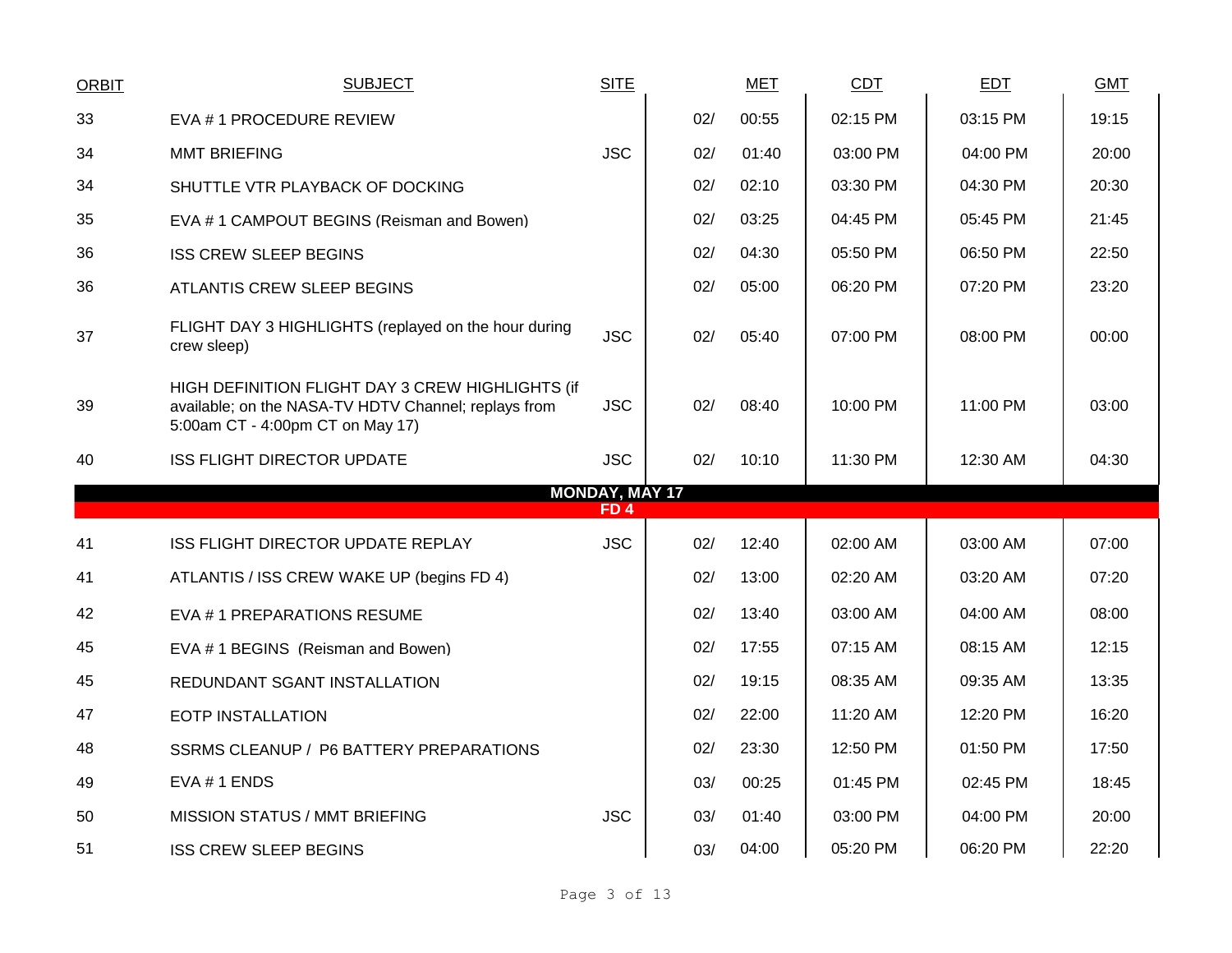| <b>ORBIT</b> | <b>SUBJECT</b>                                                                                                                               | <b>SITE</b>            |     | <b>MET</b> | CDT      | <b>EDT</b> | <b>GMT</b> |
|--------------|----------------------------------------------------------------------------------------------------------------------------------------------|------------------------|-----|------------|----------|------------|------------|
| 52           | <b>ATLANTIS CREW SLEEP BEGINS</b>                                                                                                            |                        | 03/ | 04:30      | 05:50 PM | 06:50 PM   | 22:50      |
| 52           | FLIGHT DAY 4 HIGHLIGHTS (replayed on the hour during<br>crew sleep)                                                                          | <b>JSC</b>             | 03/ | 04:40      | 06:00 PM | 07:00 PM   | 23:00      |
| 53           | <b>VIDEO FILE</b>                                                                                                                            | HQ                     | 03/ | 06:40      | 08:00 PM | 09:00 PM   | 01:00      |
| 54           | HIGH DEFINITION FLIGHT DAY 4 CREW HIGHLIGHTS (if<br>available; on the NASA-TV HDTV Channel; replays from<br>5:00am CT - 4:00pm CT on May 18) | <b>JSC</b>             | 03/ | 07:40      | 09:00 PM | 10:00 PM   | 02:00      |
| 55           | <b>ISS FLIGHT DIRECTOR UPDATE</b>                                                                                                            | <b>JSC</b>             | 03/ | 09:40      | 11:00 PM | 12:00 AM   | 04:00      |
|              |                                                                                                                                              | <b>TUESDAY, MAY 18</b> |     |            |          |            |            |
|              |                                                                                                                                              | FD <sub>5</sub>        |     |            |          |            |            |
| 56           | ISS FLIGHT DIRECTOR UPDATE REPLAY                                                                                                            | <b>JSC</b>             | 03/ | 11:25      | 12:45 AM | 01:45 AM   | 05:45      |
| 57           | ATLANTIS / ISS CREW WAKE UP (begins FD 5)                                                                                                    |                        | 03/ | 12:30      | 01:50 AM | 02:50 AM   | 06:50      |
| 58           | SRMS GRAPPLE & UNBERTH MRM-1 FROM ATLANTIS                                                                                                   |                        | 03/ | 14:35      | 03:55 AM | 04:55 AM   | 08:55      |
| 59           | <b>SRMS HANDOFF MRM-1 TO SSRMS</b>                                                                                                           |                        | 03/ | 16:35      | 05:55 AM | 06:55 AM   | 10:55      |
| 60           | SSRMS BERTHS MRM-1 TO ZARYA NADIR PORT                                                                                                       |                        | 03/ | 17:30      | 06:50 AM | 07:50 AM   | 11:50      |
| 62           | <b>SSRMS GRAPPLE &amp; UNBERTH OBSS</b>                                                                                                      |                        | 03/ | 19:45      | 09:05 AM | 10:05 AM   | 14:05      |
| 62           | <b>SSRMS HANDOFF OBSS TO SRMS</b>                                                                                                            |                        | 03/ | 20:30      | 09:50 AM | 10:50 AM   | 14:50      |
| 63           | OBSS FOCUSED INSPECTION OF ATLANTIS' TPS (If<br>required)                                                                                    |                        | 03/ | 22:05      | 11:25 AM | 12:25 PM   | 16:25      |
| 64           | MSNBC / FOX NEWS CHANNEL / CNN INTERVIEWS                                                                                                    | <b>ISS Ku</b>          | 04/ | 00:05      | 01:25 PM | 02:25 PM   | 18:25      |
| 65           | EVA # 2 PROCEDURE REVIEW                                                                                                                     |                        | 04/ | 00:25      | 01:45 PM | 02:45 PM   | 18:45      |
| 65           | <b>MISSION STATUS BRIEFING</b>                                                                                                               | <b>JSC</b>             | 04/ | 01:10      | 02:30 PM | 03:30 PM   | 19:30      |
| 66           | EVA # 2 CAMPOUT BEGINS (Bowen and Good)                                                                                                      |                        | 04/ | 02:55      | 04:15 PM | 05:15 PM   | 21:15      |
| 67           | <b>ISS CREW SLEEP BEGINS</b>                                                                                                                 |                        | 04/ | 04:00      | 05:20 PM | 06:20 PM   | 22:20      |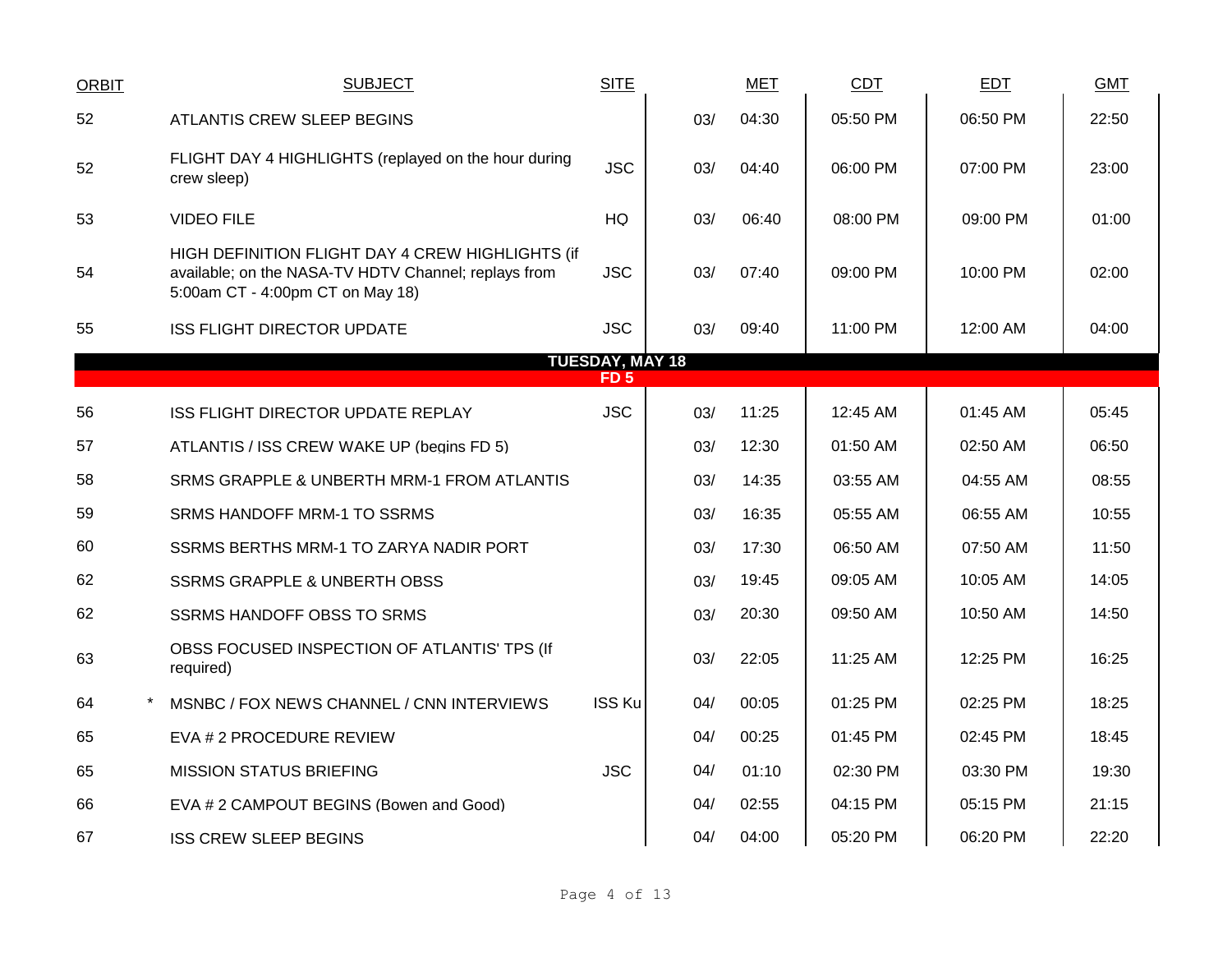| <b>ORBIT</b> | <b>SUBJECT</b>                                                                                                                               | <b>SITE</b> |                          | <b>MET</b> | <b>CDT</b> | <b>EDT</b> | <b>GMT</b> |
|--------------|----------------------------------------------------------------------------------------------------------------------------------------------|-------------|--------------------------|------------|------------|------------|------------|
| 67           | ATLANTIS CREW SLEEP BEGINS                                                                                                                   |             | 04/                      | 04:30      | 05:50 PM   | 06:50 PM   | 22:50      |
| 67           | FLIGHT DAY 5 HIGHLIGHTS (replayed on the hour during<br>crew sleep)                                                                          | <b>JSC</b>  | 04/                      | 04:40      | 06:00 PM   | 07:00 PM   | 23:00      |
| 69           | <b>VIDEO FILE</b>                                                                                                                            | HQ          | 04/                      | 06:40      | 08:00 PM   | 09:00 PM   | 01:00      |
| 69           | HIGH DEFINITION FLIGHT DAY 5 CREW HIGHLIGHTS (if<br>available; on the NASA-TV HDTV Channel; replays from<br>5:00am CT - 4:00pm CT on May 19) | <b>JSC</b>  | 04/                      | 07:40      | 09:00 PM   | 10:00 PM   | 02:00      |
| 71           | <b>ISS FLIGHT DIRECTOR UPDATE</b>                                                                                                            | <b>JSC</b>  | 04/                      | 09:40      | 11:00 PM   | 12:00 AM   | 04:00      |
|              |                                                                                                                                              | FD 6        | <b>WEDNESDAY, MAY 19</b> |            |            |            |            |
|              |                                                                                                                                              |             |                          |            |            |            |            |
| 72           | ISS FLIGHT DIRECTOR UPDATE REPLAY                                                                                                            | <b>JSC</b>  | 04/                      | 11:25      | 12:45 AM   | 01:45 AM   | 05:45      |
| 73           | ATLANTIS / ISS CREW WAKE UP (begins FD 6)                                                                                                    |             | 04/                      | 12:30      | 01:50 AM   | 02:50 AM   | 06:50      |
| 73           | EVA # 2 PREPARATIONS RESUME                                                                                                                  |             | 04/                      | 13:10      | 02:30 AM   | 03:30 AM   | 07:30      |
| 75           | <b>SSRMS REMOVES ICC FROM MBS POA</b>                                                                                                        |             | 04/                      | 15:55      | 05:15 AM   | 06:15 AM   | 10:15      |
| 76           | EVA # 2 BEGINS (Bowen and Good)                                                                                                              |             | 04/                      | 17:25      | 06:45 AM   | 07:45 AM   | 11:45      |
| 76           | P6 BATTERY REMOVAL AND REPLACEMENT BEGINS                                                                                                    |             | 04/                      | 18:00      | 07:20 AM   | 08:20 AM   | 12:20      |
| 79           | INSTALL OLD P6 BATTERIES ON PALLET                                                                                                           |             | 04/                      | 22:15      | 11:35 AM   | 12:35 PM   | 16:35      |
| 80           | EVA # 2 ENDS                                                                                                                                 |             | 04/                      | 23:55      | 01:15 PM   | 02:15 PM   | 18:15      |
| 81           | <b>MISSION STATUS BRIEFING</b>                                                                                                               | <b>JSC</b>  | 05/                      | 01:40      | 03:00 PM   | 04:00 PM   | 20:00      |
| 82           | <b>ISS CREW SLEEP BEGINS</b>                                                                                                                 |             | 05/                      | 03:30      | 04:50 PM   | 05:50 PM   | 21:50      |
| 83           | ATLANTIS CREW SLEEP BEGINS                                                                                                                   |             | 05/                      | 04:00      | 05:20 PM   | 06:20 PM   | 22:20      |
| 83           | FLIGHT DAY 6 HIGHLIGHTS (replayed on the hour during<br>crew sleep)                                                                          | <b>JSC</b>  | 05/                      | 04:40      | 06:00 PM   | 07:00 PM   | 23:00      |
| 84           | <b>VIDEO FILE</b>                                                                                                                            | HQ          | 05/                      | 06:40      | 08:00 PM   | 09:00 PM   | 01:00      |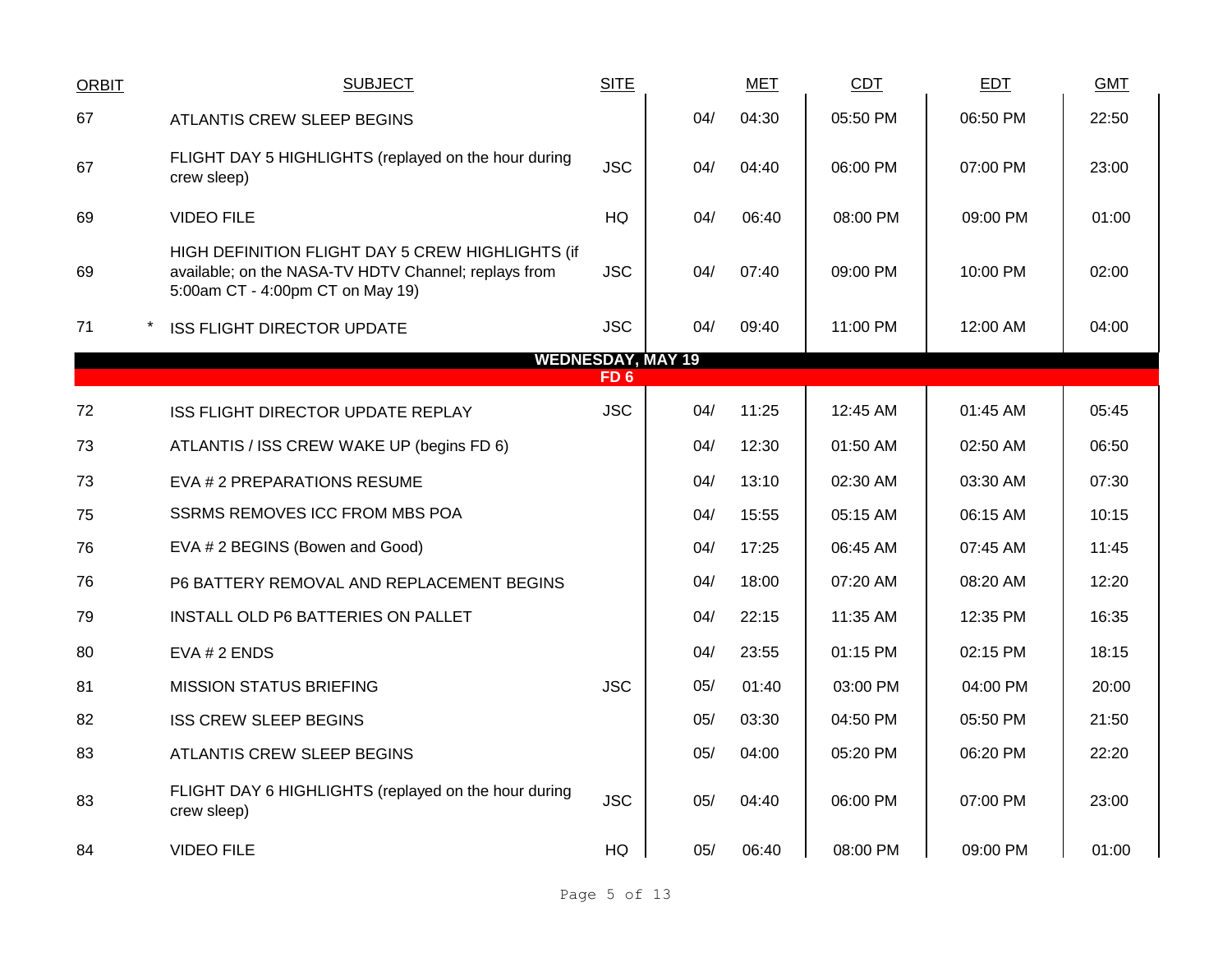| <b>ORBIT</b> | <b>SUBJECT</b>                                                                                                                               | <b>SITE</b>   |     | <b>MET</b> | <b>CDT</b> | <b>EDT</b> | <b>GMT</b> |  |  |  |  |
|--------------|----------------------------------------------------------------------------------------------------------------------------------------------|---------------|-----|------------|------------|------------|------------|--|--|--|--|
| 85           | HIGH DEFINITION FLIGHT DAY 6 CREW HIGHLIGHTS (if<br>available; on the NASA-TV HDTV Channel; replays from<br>5:00am CT - 4:00pm CT on May 20) | <b>JSC</b>    | 05/ | 07:40      | 09:00 PM   | 10:00 PM   | 02:00      |  |  |  |  |
| 87           | <b>ISS FLIGHT DIRECTOR UPDATE</b>                                                                                                            | <b>JSC</b>    | 05/ | 09:40      | 11:00 PM   | 12:00 AM   | 04:00      |  |  |  |  |
|              | <b>THURSDAY, MAY 20</b><br>FD 7                                                                                                              |               |     |            |            |            |            |  |  |  |  |
| 88           | ISS FLIGHT DIRECTOR UPDATE REPLAY                                                                                                            | <b>JSC</b>    | 05/ | 11:40      | 01:00 AM   | 02:00 AM   | 06:00      |  |  |  |  |
| 88           | ATLANTIS / ISS CREW WAKE UP (begins FD 7)                                                                                                    |               | 05/ | 12:00      | 01:20 AM   | 02:20 AM   | 06:20      |  |  |  |  |
| 90           | MRM-1 / ZARYA LEAK CHECKS                                                                                                                    |               | 05/ | 15:10      | 04:30 AM   | 05:30 AM   | 09:30      |  |  |  |  |
| 91           | <b>MRM-1 HATCH OPENING</b>                                                                                                                   |               | 05/ | 16:25      | 05:45 AM   | 06:45 AM   | 10:45      |  |  |  |  |
| 91           | EVA #3 TOOL CONFIGURATION                                                                                                                    |               | 05/ | 16:50      | 06:10 AM   | 07:10 AM   | 11:10      |  |  |  |  |
| 92           | ASSOCIATED PRESS / FOX NEWS RADIO / CBS NEWS<br><b>INTERVIEWS</b>                                                                            | <b>ISS Ku</b> | 05/ | 18:35      | 07:55 AM   | 08:55 AM   | 12:55      |  |  |  |  |
| 93           | ATLANTIS / ISS CREW OFF-DUTY PERIOD BEGINS                                                                                                   |               | 05/ | 19:55      | 09:15 AM   | 10:15 AM   | 14:15      |  |  |  |  |
| 94           | <b>MISSION STATUS BRIEFING</b>                                                                                                               | <b>JSC</b>    | 05/ | 21:10      | 10:30 AM   | 11:30 AM   | 15:30      |  |  |  |  |
| 95           | <b>VIDEO FILE</b>                                                                                                                            | HQ            | 05/ | 22:40      | 12:00 PM   | 01:00 PM   | 17:00      |  |  |  |  |
| 96           | EVA # 3 PROCEDURE REVIEW                                                                                                                     |               | 05/ | 23:55      | 01:15 PM   | 02:15 PM   | 18:15      |  |  |  |  |
| 97           | EVA #3 CAMPOUT BEGINS (Good and Reisman)                                                                                                     |               | 06/ | 02:25      | 03:45 PM   | 04:45 PM   | 20:45      |  |  |  |  |
| 98           | <b>ISS CREW SLEEP BEGINS</b>                                                                                                                 |               | 06/ | 03:30      | 04:50 PM   | 05:50 PM   | 21:50      |  |  |  |  |
| 98           | ATLANTIS CREW SLEEP BEGINS                                                                                                                   |               | 06/ | 04:00      | 05:20 PM   | 06:20 PM   | 22:20      |  |  |  |  |
| 99           | FLIGHT DAY 7 HIGHLIGHTS (replayed on the hour during<br>crew sleep)                                                                          | <b>JSC</b>    | 06/ | 04:40      | 06:00 PM   | 07:00 PM   | 23:00      |  |  |  |  |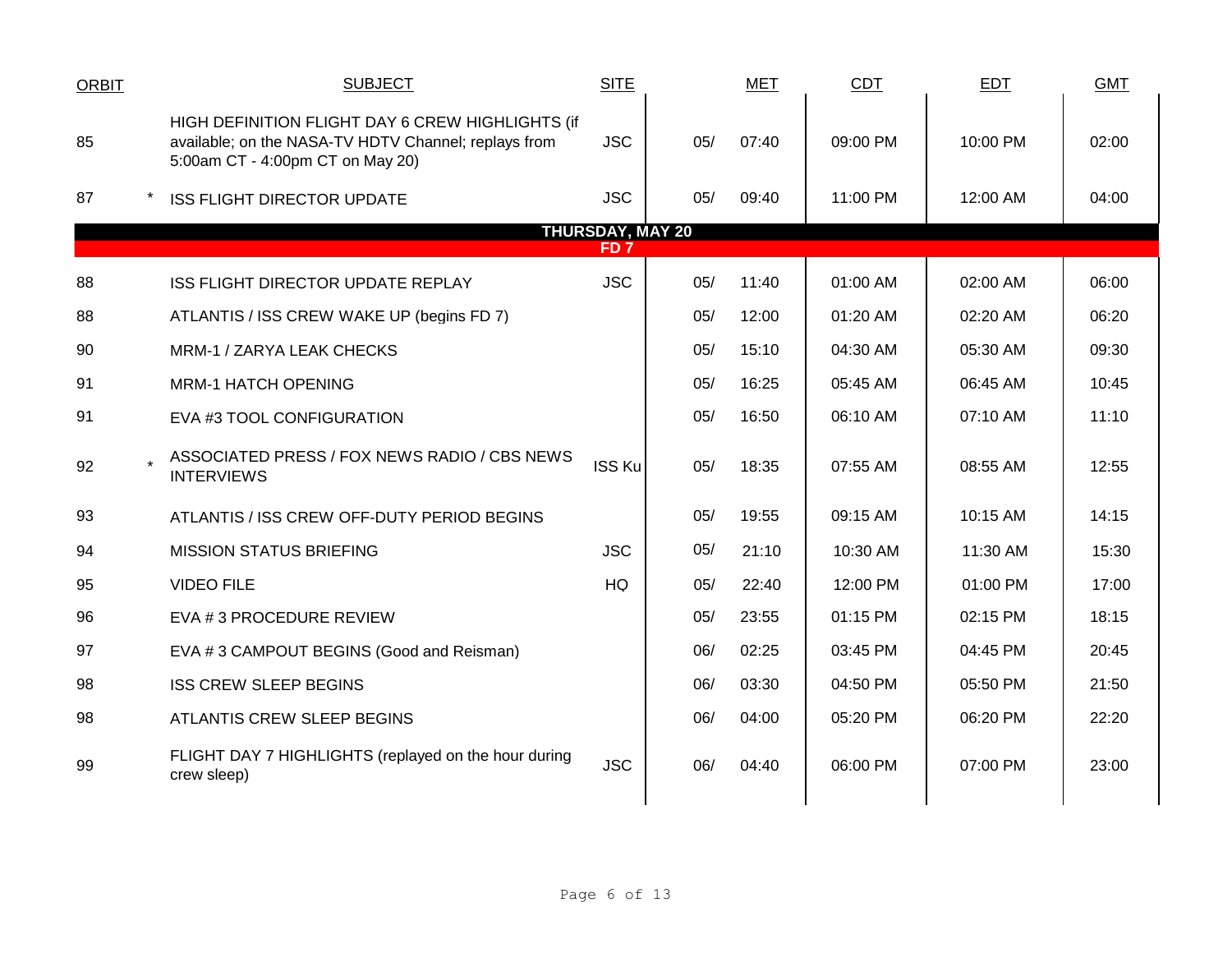| <b>ORBIT</b> | <b>SUBJECT</b>                                                                                                                               | <b>SITE</b>                              |     | <b>MET</b> | CDT      | <b>EDT</b> | <b>GMT</b> |
|--------------|----------------------------------------------------------------------------------------------------------------------------------------------|------------------------------------------|-----|------------|----------|------------|------------|
| 101          | HIGH DEFINITION FLIGHT DAY 7 CREW HIGHLIGHTS (if<br>available; on the NASA-TV HDTV Channel; replays from<br>5:00am CT - 4:00pm CT on May 21) | <b>JSC</b>                               | 06/ | 07:40      | 09:00 PM | 10:00 PM   | 02:00      |
| 102          | <b>ISS FLIGHT DIRECTOR UPDATE</b>                                                                                                            | <b>JSC</b>                               | 06/ | 09:40      | 11:00 PM | 12:00 AM   | 04:00      |
|              |                                                                                                                                              | <b>FRIDAY, MAY 21</b><br>FD <sub>8</sub> |     |            |          |            |            |
| 103          | ISS FLIGHT DIRECTOR UPDATE REPLAY                                                                                                            | <b>JSC</b>                               | 06/ | 11:40      | 01:00 AM | 02:00 AM   | 06:00      |
| 104          | ATLANTIS / ISS CREW WAKE UP (begins FD 8)                                                                                                    |                                          | 06/ | 12:00      | 01:20 AM | 02:20 AM   | 06:20      |
| 104          | EVA #3 PREPARATIONS RESUME                                                                                                                   |                                          | 06/ | 12:40      | 02:00 AM | 03:00 AM   | 07:00      |
| 106          | SSRMS MANEUVERS ICC TO EVA WORKSITE                                                                                                          |                                          | 06/ | 16:15      | 05:35 AM | 06:35 AM   | 10:35      |
| 107          | EVA #3 BEGINS (Reisman and Good)                                                                                                             |                                          | 06/ | 16:55      | 06:15 AM | 07:15 AM   | 11:15      |
| 108          | P6 BATTERY REMOVAL AND REPLACEMENT RESUMES                                                                                                   |                                          | 06/ | 18:05      | 07:25 AM | 08:25 AM   | 12:25      |
| 109          | INSTALL OLD P6 BATTERIES ON PALLET                                                                                                           |                                          | 06/ | 20:40      | 10:00 AM | 11:00 AM   | 15:00      |
| 110          | P6 CLEANUP WORK                                                                                                                              |                                          | 06/ | 21:30      | 10:50 AM | 11:50 AM   | 15:50      |
| 110          | RETRIEVE PDGF (If time permits)                                                                                                              |                                          | 06/ | 21:40      | 11:00 AM | 12:00 PM   | 16:00      |
| 110          | SSRMS MANEUVERS ICC TO MBS POA FOR<br><b>TEMPORARY STOWAGE</b>                                                                               |                                          | 06/ | 21:45      | 11:05 AM | 12:05 PM   | 16:05      |
| 111          | EVA #3 ENDS                                                                                                                                  |                                          | 06/ | 23:20      | 12:40 PM | 01:40 PM   | 17:40      |
| 113          | <b>MISSION STATUS BRIEFING</b>                                                                                                               | <b>JSC</b>                               | 07/ | 01:40      | 03:00 PM | 04:00 PM   | 20:00      |
| 114          | <b>ISS CREW SLEEP BEGINS</b>                                                                                                                 |                                          | 07/ | 03:00      | 04:20 PM | 05:20 PM   | 21:20      |
| 114          | ATLANTIS CREW SLEEP BEGINS                                                                                                                   |                                          | 07/ | 03:30      | 04:50 PM | 05:50 PM   | 21:50      |
| 114          | FLIGHT DAY 8 HIGHLIGHTS (replayed on the hour during<br>crew sleep)                                                                          | <b>JSC</b>                               | 07/ | 03:40      | 05:00 PM | 06:00 PM   | 22:00      |
| 116          | <b>VIDEO FILE</b>                                                                                                                            | HQ                                       | 07/ | 06:40      | 08:00 PM | 09:00 PM   | 01:00      |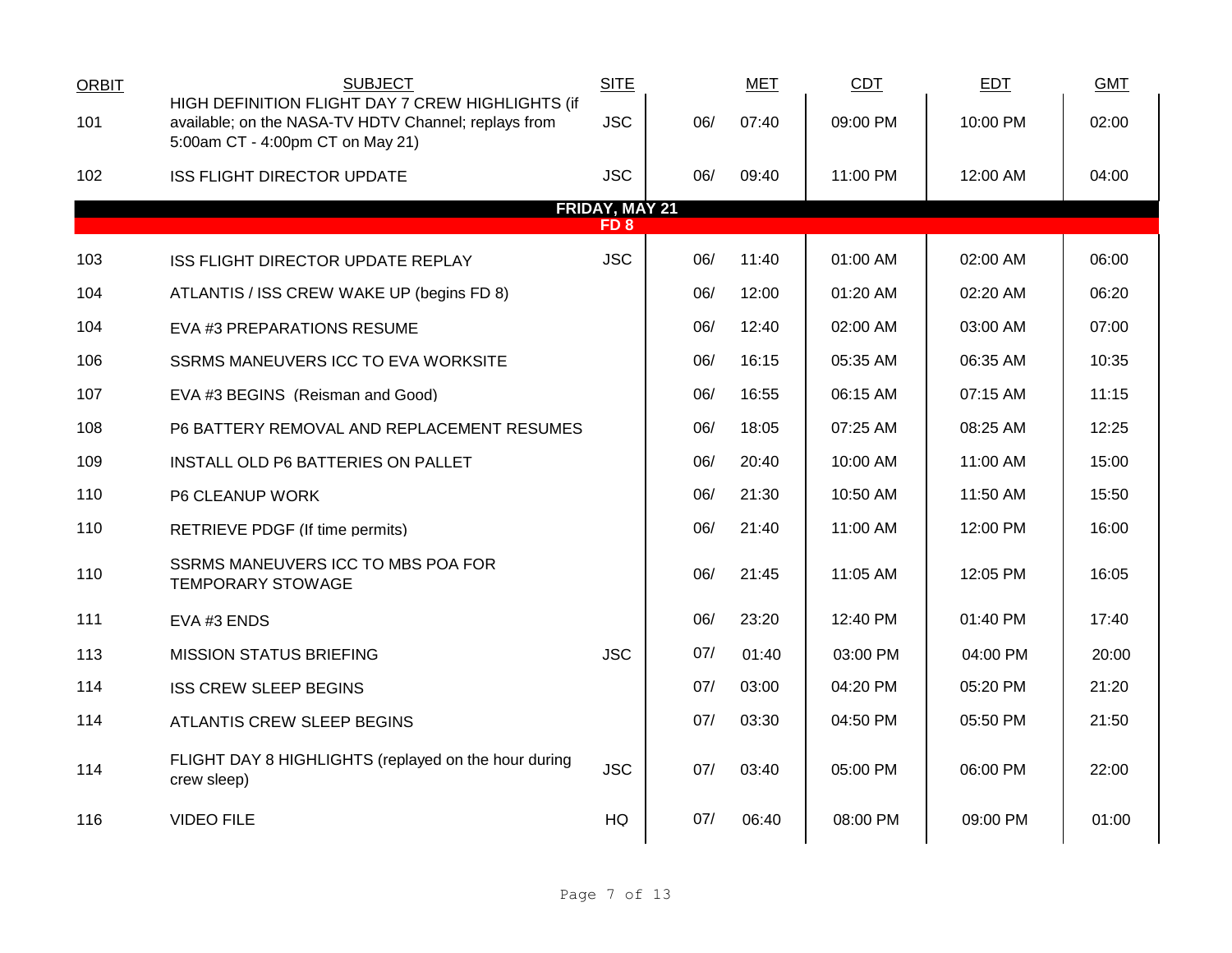| <b>SUBJECT</b>                                                                                                                               | <b>SITE</b>                                      |     | MET                                              | <b>CDT</b> | <b>EDT</b> | <b>GMT</b> |  |
|----------------------------------------------------------------------------------------------------------------------------------------------|--------------------------------------------------|-----|--------------------------------------------------|------------|------------|------------|--|
| available; on the NASA-TV HDTV Channel; replays from<br>5:00am CT - 4:00pm CT on May 22)                                                     | <b>JSC</b>                                       | 07/ | 06:40                                            | 08:00 PM   | 09:00 PM   | 01:00      |  |
| <b>ISS FLIGHT DIRECTOR UPDATE</b>                                                                                                            | <b>JSC</b>                                       | 07/ | 10:10                                            | 11:30 PM   | 12:30 AM   | 04:30      |  |
|                                                                                                                                              | FD <sub>9</sub>                                  |     |                                                  |            |            |            |  |
| <b>ISS FLIGHT DIRECTOR UPDATE REPLAY</b>                                                                                                     | <b>JSC</b>                                       | 07/ | 11:10                                            | 12:30 AM   | 01:30 AM   | 05:30      |  |
| ATLANTIS / ISS CREW WAKE UP (begins FD 9)                                                                                                    |                                                  | 07/ | 11:30                                            | 12:50 AM   | 01:50 AM   | 05:50      |  |
| SSRMS BERTHS ICC IN ATLANTIS' PAYLOAD BAY                                                                                                    |                                                  | 07/ | 14:50                                            | 04:10 AM   | 05:10 AM   | 09:10      |  |
| U.S. PAO EDUCATIONAL EVENT                                                                                                                   | <b>ISS Ku</b>                                    | 07/ | 17:20                                            | 06:40 AM   | 07:40 AM   | 11:40      |  |
| <b>MISSION STATUS BRIEFING</b>                                                                                                               | <b>JSC</b>                                       | 07/ | 20:10                                            | 09:30 AM   | 10:30 AM   | 14:30      |  |
| ATLANTIS CREW OFF DUTY PERIOD                                                                                                                |                                                  | 07/ | 20:45                                            | 10:05 AM   | 11:05 AM   | 15:05      |  |
| <b>ISS CREW SLEEP BEGINS</b>                                                                                                                 |                                                  | 08/ | 02:00                                            | 03:20 PM   | 04:20 PM   | 20:20      |  |
| ATLANTIS CREW SLEEP BEGINS                                                                                                                   |                                                  | 08/ | 02:30                                            | 03:50 PM   | 04:50 PM   | 20:50      |  |
| FLIGHT DAY 9 HIGHLIGHTS (replayed on the hour during<br>crew sleep)                                                                          | <b>JSC</b>                                       | 08/ | 02:40                                            | 04:00 PM   | 05:00 PM   | 21:00      |  |
| HIGH DEFINITION FLIGHT DAY 9 CREW HIGHLIGHTS (if<br>available; on the NASA-TV HDTV Channel; replays from<br>5:00am CT - 4:00pm CT on May 23) | <b>JSC</b>                                       | 08/ | 05:40                                            | 07:00 PM   | 08:00 PM   | 00:00      |  |
| ATLANTIS / ISS CREW WAKE UP (begins FD 10)                                                                                                   |                                                  | 08/ | 10:30                                            | 11:50 PM   | 12:50 AM   | 04:50      |  |
|                                                                                                                                              | <b>FD 10</b>                                     |     |                                                  |            |            |            |  |
| RENDEZVOUS TOOL CHECKOUT                                                                                                                     |                                                  | 08/ | 14:50                                            | 04:10 AM   | 05:10 AM   | 09:10      |  |
| JOINT CREW NEWS CONFERENCE                                                                                                                   | <b>ISS Ku</b>                                    | 08/ | 16:10                                            | 05:30 AM   | 06:30 AM   | 10:30      |  |
| FAREWELL AND HATCH CLOSURE                                                                                                                   |                                                  | 08/ | 17:50                                            | 07:10 AM   | 08:10 AM   | 12:10      |  |
|                                                                                                                                              | HIGH DEFINITION FLIGHT DAY 8 CREW HIGHLIGHTS (if |     | <b>SATURDAY, MAY 22</b><br><b>SUNDAY, MAY 23</b> |            |            |            |  |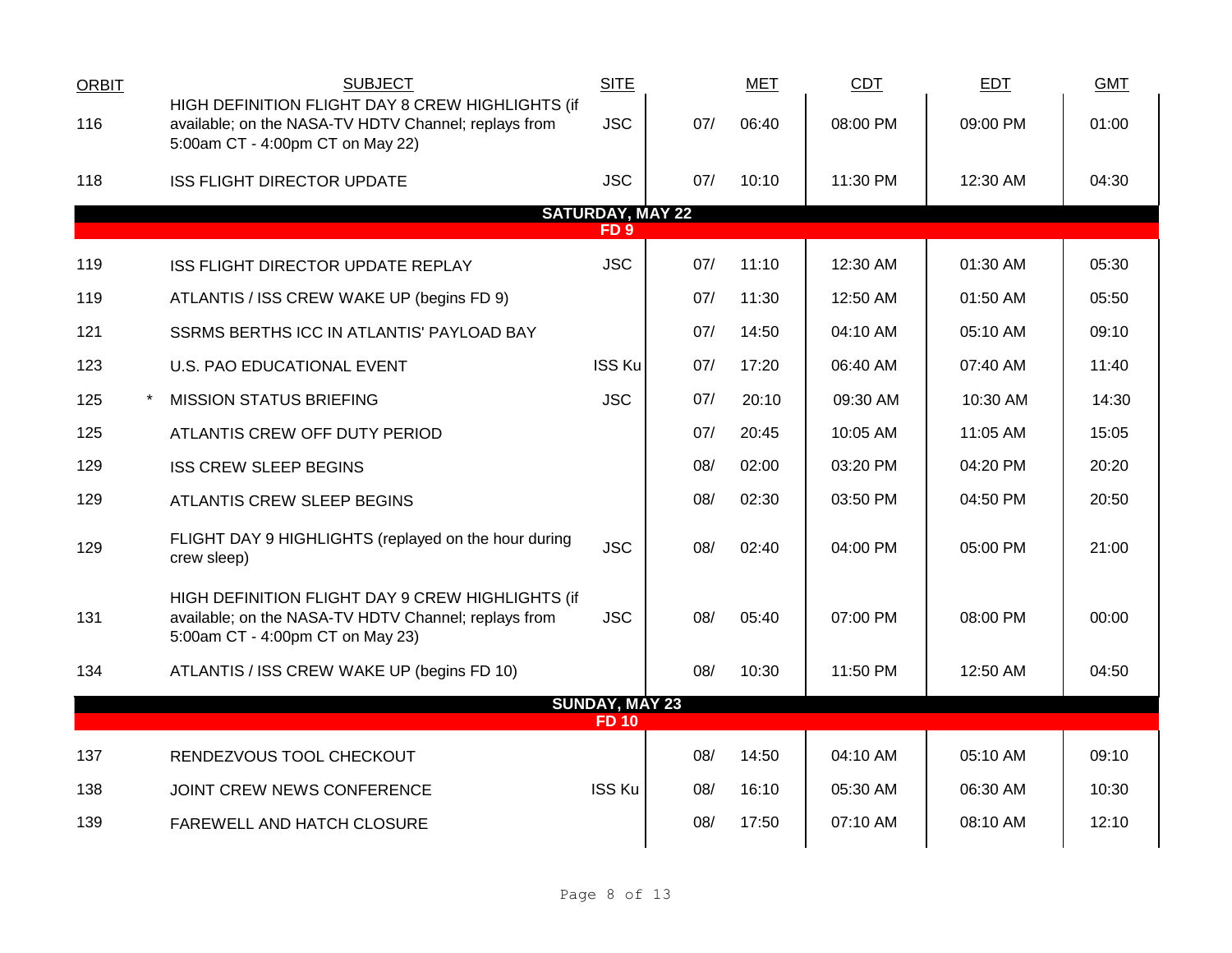| <b>ORBIT</b> | <b>SUBJECT</b>                                                                                                                                | <b>SITE</b>                           |     | <b>MET</b> | CDT      | <b>EDT</b> | <b>GMT</b> |
|--------------|-----------------------------------------------------------------------------------------------------------------------------------------------|---------------------------------------|-----|------------|----------|------------|------------|
| 139          | CENTERLINE CAMERA INSTALLATION AND ODS LEAK<br><b>CHECK</b>                                                                                   |                                       | 08/ | 18:30      | 07:50 AM | 08:50 AM   | 12:50      |
| 141          | ATLANTIS UNDOCKS FROM ISS                                                                                                                     |                                       | 08/ | 21:00      | 10:20 AM | 11:20 AM   | 15:20      |
| 141          | ATLANTIS FLYAROUND OF ISS BEGINS                                                                                                              |                                       | 08/ | 21:25      | 10:45 AM | 11:45 AM   | 15:45      |
| 142          | ATLANTIS FINAL SEPARATION FROM ISS                                                                                                            |                                       | 08/ | 22:43      | 12:03 PM | 01:03 PM   | 17:03      |
| 142          | SHUTTLE VTR PLAYBACK OF UNDOCKING                                                                                                             |                                       | 08/ | 22:55      | 12:15 PM | 01:15 PM   | 17:15      |
| 144          | <b>MISSION STATUS BRIEFING</b>                                                                                                                | <b>JSC</b>                            | 09/ | 01:40      | 03:00 PM | 04:00 PM   | 20:00      |
| 145          | ATLANTIS CREW SLEEP BEGINS                                                                                                                    |                                       | 09/ | 02:30      | 03:50 PM | 04:50 PM   | 20:50      |
| 145          | FLIGHT DAY 10 HIGHLIGHTS (replayed on the hour during<br>crew sleep)                                                                          | <b>JSC</b>                            | 09/ | 02:40      | 04:00 PM | 05:00 PM   | 21:00      |
| 147          | HIGH DEFINITION FLIGHT DAY 10 CREW HIGHLIGHTS<br>(if available; on the NASA-TV HDTV Channel; replays from<br>5:00am CT - 4:00pm CT on May 24) | <b>JSC</b>                            | 09/ | 05:40      | 07:00 PM | 08:00 PM   | 00:00      |
| 150          | ATLANTIS / ISS CREW WAKE UP (begins FD 11)                                                                                                    |                                       | 09/ | 10:30      | 11:50 PM | 12:50 AM   | 04:50      |
|              |                                                                                                                                               | <b>MONDAY, MAY 24</b><br><b>FD 11</b> |     |            |          |            |            |
| 154          |                                                                                                                                               |                                       | 09/ | 15:50      | 05:10 AM | 06:10 AM   | 10:10      |
|              | LATE INSPECTION OF ATLANTIS' TPS                                                                                                              |                                       |     |            |          |            |            |
| 156          | <b>MISSION STATUS BRIEFING</b>                                                                                                                | <b>JSC</b>                            | 09/ | 19:40      | 09:00 AM | 10:00 AM   | 14:00      |
| 157          | <b>OBSS BERTH</b>                                                                                                                             |                                       | 09/ | 21:05      | 10:25 AM | 11:25 AM   | 15:25      |
| 158          | <b>VIDEO FILE</b>                                                                                                                             | HQ                                    | 09/ | 22:40      | 12:00 PM | 01:00 PM   | 17:00      |
| 160          | <b>MMT BRIEFING</b>                                                                                                                           | <b>JSC</b>                            | 10/ | 01:40      | 03:00 PM | 04:00 PM   | 20:00      |
| 160          | ATLANTIS CREW SLEEP BEGINS                                                                                                                    |                                       | 10/ | 02:00      | 03:20 PM | 04:20 PM   | 20:20      |
| 161          | FLIGHT DAY 11 HIGHLIGHTS (replayed on the hour during<br>crew sleep)                                                                          | <b>JSC</b>                            | 10/ | 02:40      | 04:00 PM | 05:00 PM   | 21:00      |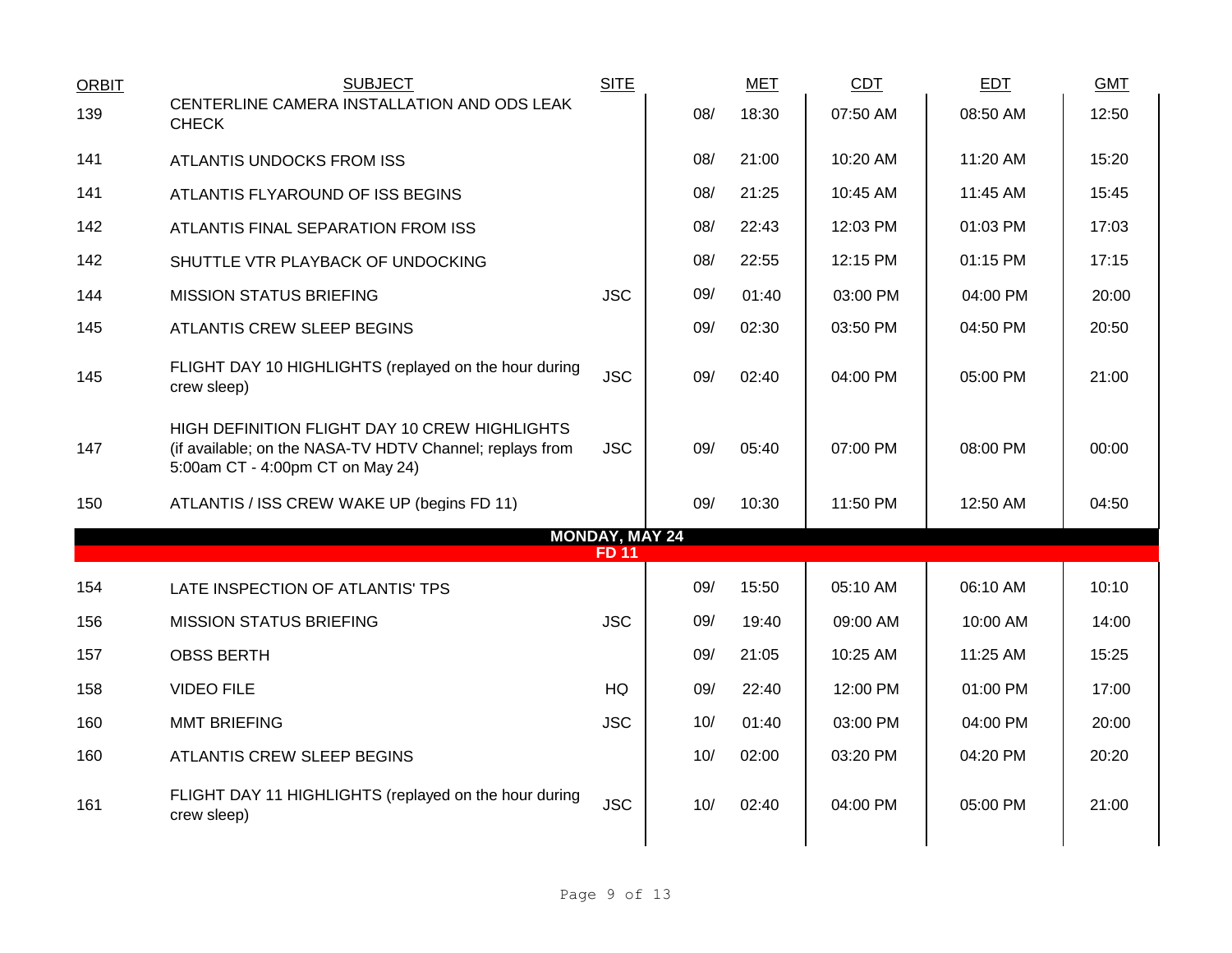| <b>ORBIT</b> | <b>SUBJECT</b>                                                                                                                                | <b>SITE</b>                           |                          | <b>MET</b> | CDT        | EDT      | <b>GMT</b> |
|--------------|-----------------------------------------------------------------------------------------------------------------------------------------------|---------------------------------------|--------------------------|------------|------------|----------|------------|
| 163          | HIGH DEFINITION FLIGHT DAY 11 CREW HIGHLIGHTS<br>(if available; on the NASA-TV HDTV Channel; replays from<br>5:00am CT - 4:00pm CT on May 24) | <b>JSC</b>                            | 10/                      | 05:40      | 07:00 PM   | 08:00 PM | 00:00      |
| 165          | ATLANTIS CREW WAKE UP (begins FD 12)                                                                                                          |                                       | 10/                      | 10:00      | 11:20 PM   | 12:20 AM | 04:20      |
|              |                                                                                                                                               | <b>TUESDAY, MAY 25</b><br><b>FD12</b> |                          |            |            |          |            |
| 168          | <b>FCS CHECKOUT</b>                                                                                                                           |                                       | 10/                      | 13:10      | 02:30 AM   | 03:30 AM | 07:30      |
| 168          | <b>CABIN STOWAGE BEGINS</b>                                                                                                                   |                                       | 10/                      | 13:25      | 02:45 AM   | 03:45 AM | 07:45      |
| 168          | <b>RCS HOT-FIRE TEST</b>                                                                                                                      |                                       | 10/                      | 14:20      | 03:40 AM   | 04:40 AM | 08:40      |
| 170          | THE COLBERT REPORT / ABC RADIO NETWORK /<br><b>WEWS-TV INTERVIEWS</b>                                                                         | <b>TDRE</b>                           | 10/                      | 17:40      | 07:00 AM   | 08:00 AM | 12:00      |
| 172          | <b>MISSION STATUS BRIEFING</b>                                                                                                                | <b>JSC</b>                            | 10/                      | 19:40      | 09:00 AM   | 10:00 AM | 14:00      |
| 174          | KU-BAND ANTENNA STOWAGE                                                                                                                       |                                       | 10/                      | 22:50      | 12:10 PM   | 01:10 PM | 17:10      |
| 175          | <b>VIDEO FILE</b>                                                                                                                             | HQ                                    | 11/                      | 00:40      | 02:00 PM   | 03:00 PM | 19:00      |
| 176          | ATLANTIS CREW SLEEP BEGINS                                                                                                                    |                                       | 11/                      | 02:00      | 03:20 PM   | 04:20 PM | 20:20      |
| 176          | FLIGHT DAY 12 HIGHLIGHTS (replayed on the hour during<br>crew sleep)                                                                          | <b>JSC</b>                            | 11/                      | 02:40      | 04:00 PM   | 05:00 PM | 21:00      |
| 178          | HIGH DEFINITION FLIGHT DAY 12 CREW HIGHLIGHTS<br>(if available; on the NASA-TV HDTV Channel; replays from<br>5:00am CT - 4:00pm CT on May 25) | <b>JSC</b>                            | 11/                      | 05:40      | 07:00 PM   | 08:00 PM | 00:00      |
| 181          | ATLANTIS CREW WAKE UP (begins FD 13)                                                                                                          |                                       | 11/                      | 10:00      | 11:20 PM   | 12:20 AM | 04:20      |
|              |                                                                                                                                               | <b>FD13</b>                           | <b>WEDNESDAY, MAY 26</b> |            |            |          |            |
| 183          | ATLANTIS DEORBIT PREPARATIONS BEGIN                                                                                                           |                                       | 11/                      | 13:20      | $02:40$ AM | 03:40 AM | 07:40      |
| 184          | PAYLOAD BAY DOOR CLOSING                                                                                                                      |                                       | 11/                      | 14:44      | 04:04 AM   | 05:04 AM | 09:04      |
| 186          | ATLANTIS DEORBIT BURN                                                                                                                         |                                       | 11/                      | 17:24      | 06:44 AM   | 07:44 AM | 11:44      |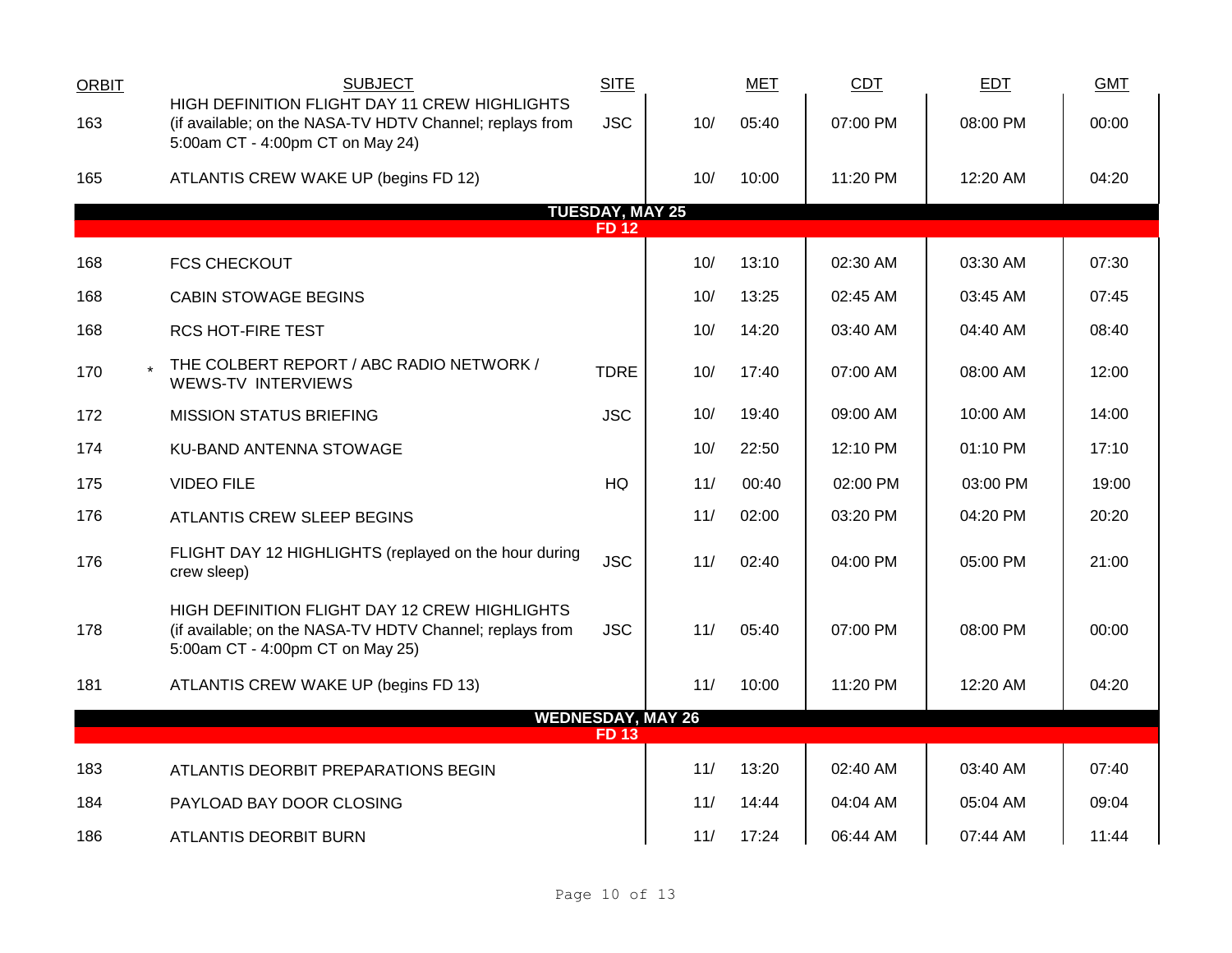| <b>SUBJECT</b>                                                                              | <b>SITE</b> |  | <b>MET</b> | CDT                | <b>EDT</b> | <b>GMT</b> |
|---------------------------------------------------------------------------------------------|-------------|--|------------|--------------------|------------|------------|
| MILA C-BAND RADAR ACQUISITION OF ATLANTIS                                                   |             |  | 18:13      | 07:33 AM           | 08:33 AM   | 12:33      |
| <b>KSC LANDING</b>                                                                          | <b>KSC</b>  |  | 18:26      | 07:46 AM           | 08:46 AM   | 12:46      |
| POST-LANDING NEWS CONFERENCE                                                                | <b>KSC</b>  |  |            | NET L+2 HRS.       |            |            |
| ENTRY FLIGHT CONTROL TEAM VIDEO REPLAY<br>(replayed after Post-Landing News Conference)     | <b>JSC</b>  |  |            | $\sim$ L+3 HRS.    |            |            |
| STS-132 MISSION HIGHLIGHTS VIDEO REPLAY<br>(replayed after Entry Flight Control Team Video) | <b>JSC</b>  |  |            | $~\sim$ L+3.5 HRS. |            |            |
| STS-132 CREW NEWS CONFERENCE (may be postponed<br>or cancelled)                             | <b>KSC</b>  |  |            | NET L+4.5 HRS.     |            |            |
|                                                                                             |             |  |            |                    |            |            |
|                                                                                             |             |  |            |                    |            |            |
|                                                                                             |             |  |            |                    |            |            |
|                                                                                             |             |  |            |                    |            |            |
|                                                                                             |             |  |            |                    |            |            |
|                                                                                             |             |  |            |                    |            |            |
|                                                                                             |             |  |            |                    |            |            |
|                                                                                             |             |  |            |                    |            |            |
|                                                                                             |             |  |            |                    |            |            |
|                                                                                             |             |  |            |                    |            |            |
|                                                                                             |             |  |            |                    |            |            |
|                                                                                             |             |  |            |                    |            |            |
|                                                                                             |             |  | 11/<br>11/ |                    |            |            |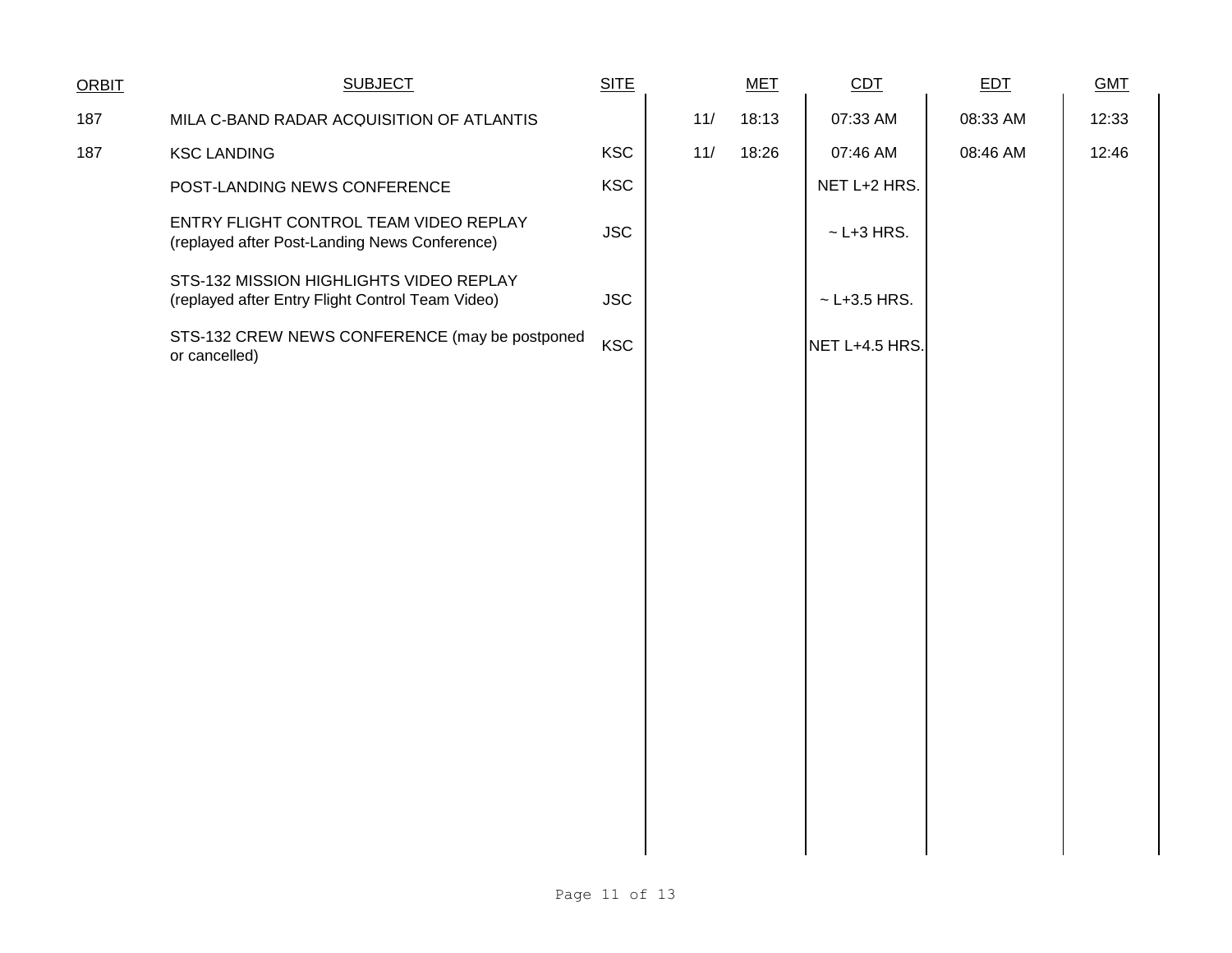| <b>ORBIT</b>               | <b>SUBJECT</b>                                                                                              | <b>SITE</b> | мет | <b>CDT</b> | <b>EDT</b> | <b>GMT</b> |  |  |  |  |  |
|----------------------------|-------------------------------------------------------------------------------------------------------------|-------------|-----|------------|------------|------------|--|--|--|--|--|
| <b>DEFINITION OF TERMS</b> |                                                                                                             |             |     |            |            |            |  |  |  |  |  |
| AMC:                       | <b>Americom Satellite</b>                                                                                   |             |     |            |            |            |  |  |  |  |  |
| CDT:                       | <b>Central Daylight Time</b>                                                                                |             |     |            |            |            |  |  |  |  |  |
| Destiny:                   | U.S. Laboratory on ISS                                                                                      |             |     |            |            |            |  |  |  |  |  |
| EMU:                       | <b>Extravehicular Mobility Unit</b>                                                                         |             |     |            |            |            |  |  |  |  |  |
| <b>EOTP</b>                | <b>Enhanced ORU Temporary Platform</b>                                                                      |             |     |            |            |            |  |  |  |  |  |
| EST:                       | Eastern Daylight Time                                                                                       |             |     |            |            |            |  |  |  |  |  |
| EVA:                       | <b>Extravehicular Activity</b>                                                                              |             |     |            |            |            |  |  |  |  |  |
| FCS:                       | <b>Flight Control System</b>                                                                                |             |     |            |            |            |  |  |  |  |  |
| FD:                        | <b>Flight Day</b>                                                                                           |             |     |            |            |            |  |  |  |  |  |
| GMT:                       | <b>Greenwich Mean Time</b>                                                                                  |             |     |            |            |            |  |  |  |  |  |
| HARMONY:                   | Node 2                                                                                                      |             |     |            |            |            |  |  |  |  |  |
| HD:                        | <b>High Definition Television</b>                                                                           |             |     |            |            |            |  |  |  |  |  |
| HQ:                        | <b>NASA Headquarters</b>                                                                                    |             |     |            |            |            |  |  |  |  |  |
| ISS:                       | <b>International Space Station</b>                                                                          |             |     |            |            |            |  |  |  |  |  |
| JSC:                       | Johnson Space Center                                                                                        |             |     |            |            |            |  |  |  |  |  |
| Kibo:                      | Japanese Pressurized Module                                                                                 |             |     |            |            |            |  |  |  |  |  |
| KSC:                       | Kennedy Space Center                                                                                        |             |     |            |            |            |  |  |  |  |  |
| Ŀ.                         | Launch or Landing time                                                                                      |             |     |            |            |            |  |  |  |  |  |
| LIMO:                      | Live Interview Media Outlet channel                                                                         |             |     |            |            |            |  |  |  |  |  |
| MECO:                      | Main Engine Cut-Off                                                                                         |             |     |            |            |            |  |  |  |  |  |
| MET:                       | Mission Elapsed Time, which begins at the moment of launch and is read: DAYS/HOURS:MINUTES. LAUNCH=00/00:00 |             |     |            |            |            |  |  |  |  |  |
| <b>MILA</b>                | Merritt Island, Florida Tracking Station                                                                    |             |     |            |            |            |  |  |  |  |  |
| MMT:                       | <b>Mission Management Team</b>                                                                              |             |     |            |            |            |  |  |  |  |  |
| MRM-1                      | Mini Research Module 1 (new docking port on ISS)                                                            |             |     |            |            |            |  |  |  |  |  |
| MS:                        | <b>Mission Specialist</b>                                                                                   |             |     |            |            |            |  |  |  |  |  |
| NET:                       | No Earlier Than                                                                                             |             |     |            |            |            |  |  |  |  |  |
| OBSS:                      | Orbiter Boom Sensor System                                                                                  |             |     |            |            |            |  |  |  |  |  |
| ODS:                       | <b>Orbiter Docking System</b>                                                                               |             |     |            |            |            |  |  |  |  |  |
| OMS:                       | <b>Orbital Maneuvering System</b>                                                                           |             |     |            |            |            |  |  |  |  |  |
| ORU:                       | <b>Orbital Replacement Unit</b>                                                                             |             |     |            |            |            |  |  |  |  |  |
| P6:                        | Port Six Truss Segment                                                                                      |             |     |            |            |            |  |  |  |  |  |
| PAO:                       | <b>Public Affairs office</b>                                                                                |             |     |            |            |            |  |  |  |  |  |
| PDGF:                      | Power Data Grapple Fixture                                                                                  |             |     |            |            |            |  |  |  |  |  |
| <b>PMA-3:</b>              | <b>Pressurized Mating Adapter 3</b>                                                                         |             |     |            |            |            |  |  |  |  |  |
| POA:                       | Payload ORU Accomodation                                                                                    |             |     |            |            |            |  |  |  |  |  |
| RCS:                       | <b>Reaction Control System</b>                                                                              |             |     |            |            |            |  |  |  |  |  |
| RPM:                       | Rendezvous Pitch Maneuver                                                                                   |             |     |            |            |            |  |  |  |  |  |
| SGANT:                     | Space-to-Ground Antenna                                                                                     |             |     |            |            |            |  |  |  |  |  |
| SRMS:                      | Shuttle Remote Manipulator System on Atlantis                                                               |             |     |            |            |            |  |  |  |  |  |
| <b>SSRMS:</b>              | Space Station Remote Manipulator System (Canadarm2 ISS Robotic Arm)                                         |             |     |            |            |            |  |  |  |  |  |
| STS:                       | <b>Space Transportation System</b>                                                                          |             |     |            |            |            |  |  |  |  |  |
| TI:                        | <b>Terminal Initiation Rendezvous Maneuver</b>                                                              |             |     |            |            |            |  |  |  |  |  |